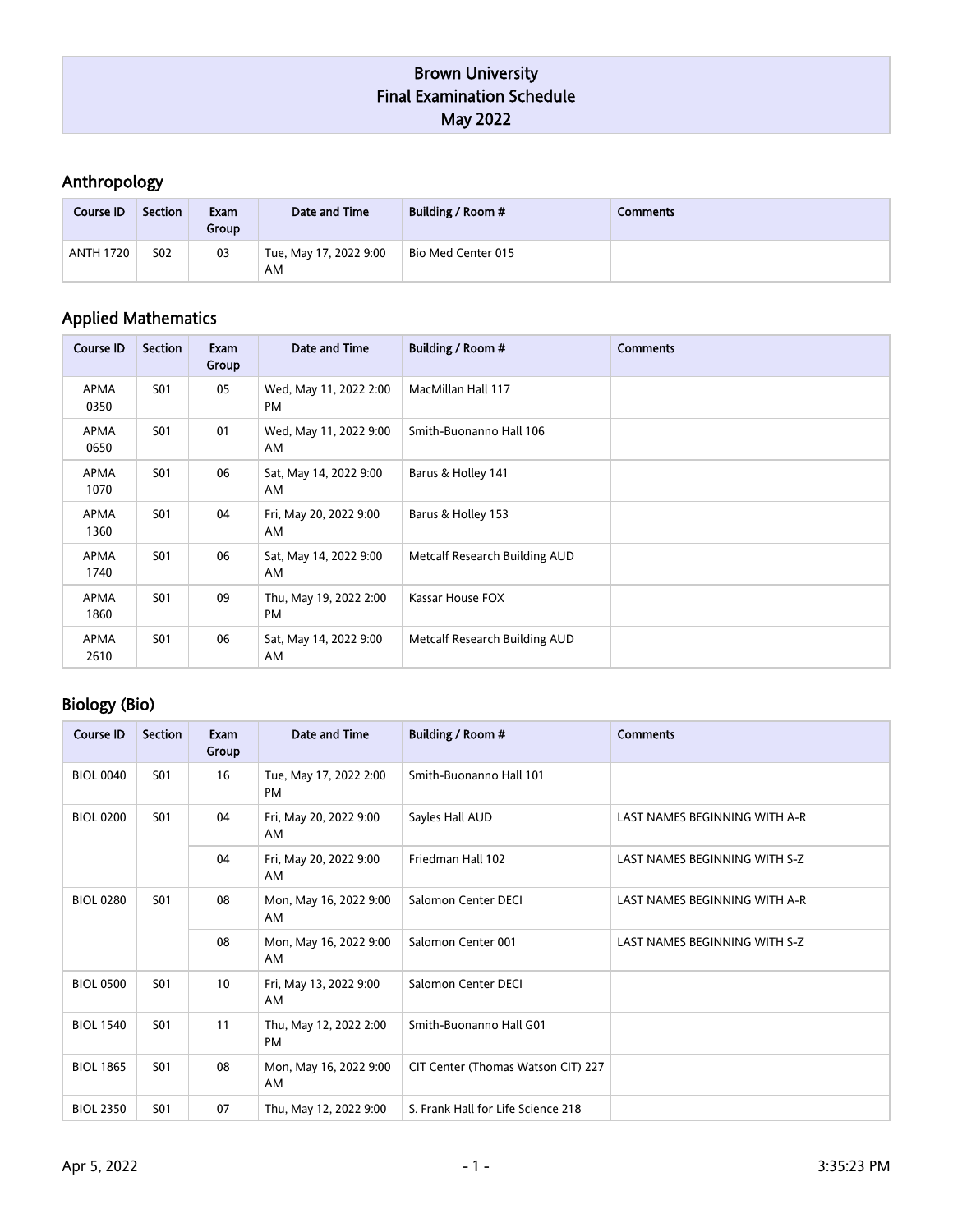| Course ID        | Section         | Exam<br>Group | Date and Time                       | Building / Room #                  | <b>Comments</b> |
|------------------|-----------------|---------------|-------------------------------------|------------------------------------|-----------------|
|                  |                 |               | AM                                  |                                    |                 |
| <b>BIOL 2540</b> | <b>S01</b>      | 11            | Thu, May 12, 2022 2:00<br><b>PM</b> | Smith-Buonanno Hall G01            |                 |
| <b>BIOL 2865</b> | S <sub>01</sub> | 08            | Mon, May 16, 2022 9:00<br>AM        | CIT Center (Thomas Watson CIT) 227 |                 |

### Center for Language Studies

| Course ID        | <b>Section</b> | Exam<br>Group | Date and Time                       | Building / Room # | Comments |
|------------------|----------------|---------------|-------------------------------------|-------------------|----------|
| <b>PRSN 0200</b> | <b>S01</b>     | 02            | Wed, May 18, 2022 2:00<br><b>PM</b> | Sayles Hall 104   |          |

## **Chemistry**

| <b>Course ID</b>     | <b>Section</b>  | Exam<br>Group | Date and Time                       | Building / Room #                  | <b>Comments</b>               |                               |
|----------------------|-----------------|---------------|-------------------------------------|------------------------------------|-------------------------------|-------------------------------|
| <b>CHEM</b><br>0330  | S <sub>01</sub> | 09            | Thu, May 19, 2022 2:00<br><b>PM</b> | MacMillan Hall 117                 | LAST NAMES BEGINNING WITH A-S |                               |
|                      |                 | 09            | Thu, May 19, 2022 2:00<br><b>PM</b> | MacMillan Hall 115                 | LAST NAMES BEGINNING WITH T-Z |                               |
| <b>CHEM</b><br>0350  | <b>S01</b>      | 15            | Wed, May 18, 2022 9:00<br>AM        | Salomon Center DECI                | LAST NAMES BEGINNING WITH A-R |                               |
|                      |                 | 15            | Wed, May 18, 2022 9:00<br>AM        | MacMillan Hall 117                 | LAST NAMES BEGINNING WITH S-Z |                               |
|                      | S <sub>02</sub> |               | 15                                  | Wed, May 18, 2022 9:00<br>AM       | Salomon Center DECI           | LAST NAMES BEGINNING WITH A-R |
|                      |                 | 15            | Wed, May 18, 2022 9:00<br>AM        | MacMillan Hall 117                 | LAST NAMES BEGINNING WITH S-Z |                               |
| <b>CHEM</b><br>0500  | <b>S01</b>      | 04            | Fri, May 20, 2022 9:00<br>AM        | MacMillan Hall 115                 |                               |                               |
| <b>CHEM</b><br>1450  | <b>S01</b>      | 02            | Wed, May 18, 2022 2:00<br><b>PM</b> | CIT Center (Thomas Watson CIT) 219 |                               |                               |
| <b>CHEM</b><br>1560G | <b>S01</b>      | 04            | Fri, May 20, 2022 9:00<br>AM        | Barus & Holley 160                 |                               |                               |

## Classics

| Course <b>ID</b>     | Section    | Exam<br>Group | Date and Time                | Building / Room #  | <b>Comments</b> |
|----------------------|------------|---------------|------------------------------|--------------------|-----------------|
| <b>CLAS 0930</b>     | <b>S01</b> | 06            | Sat, May 14, 2022 9:00<br>AM | Friedman Hall 208  |                 |
| <b>GREK 0110</b>     | <b>S01</b> | 05            | Wed, May 11, 2022 2:00<br>PM | Sayles Hall 104    |                 |
| <b>GREK</b><br>1110H | <b>S01</b> | 07            | Thu, May 12, 2022 9:00<br>AM | Barus & Holley 158 |                 |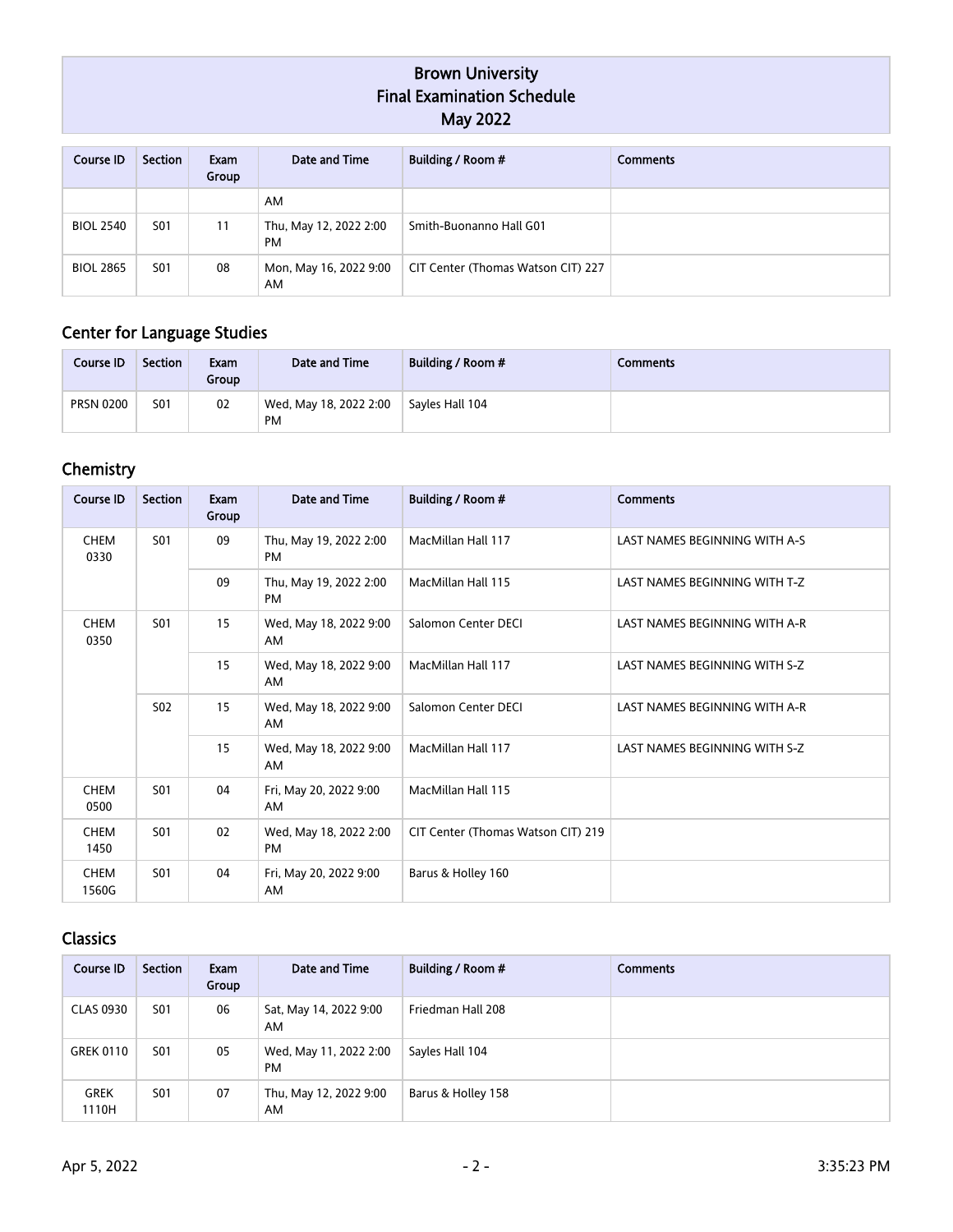| Course ID        | Section    | Exam<br>Group | Date and Time                | Building / Room #      | <b>Comments</b> |
|------------------|------------|---------------|------------------------------|------------------------|-----------------|
| <b>LATN 0110</b> | <b>S01</b> | 05            | Wed, May 11, 2022 2:00<br>PM | Sayles Hall 200        |                 |
| <b>LATN 0200</b> | <b>S01</b> | 03            | Tue, May 17, 2022 9:00<br>AM | Sayles Hall 105        |                 |
| LATN<br>1060K    | <b>S01</b> | 01            | Wed, May 11, 2022 9:00<br>AM | Sayles Hall 104        |                 |
| LATN<br>1110R    | <b>S01</b> | 08            | Mon, May 16, 2022 9:00<br>AM | Page-Robinson Hall 303 |                 |

# Cog, Ling, Psych Sciences

| Course ID        | Section    | Exam<br>Group | Date and Time                       | Building / Room #             | <b>Comments</b> |
|------------------|------------|---------------|-------------------------------------|-------------------------------|-----------------|
| <b>CLPS 0220</b> | <b>S01</b> | 09            | Thu, May 19, 2022 2:00<br><b>PM</b> | Salomon Center DECI           |                 |
| CLPS 0610        | <b>S01</b> | 11            | Thu, May 12, 2022 2:00<br>PM        | Metcalf Research Building AUD |                 |
| <b>CLPS 1950</b> | <b>S01</b> | 02            | Wed, May 18, 2022 2:00<br>PM        | 85 Waterman Street 015        |                 |

## Comparative Literature

| Course ID     | <b>Section</b> | Exam<br>Group | Date and Time                | Building / Room # | Comments |
|---------------|----------------|---------------|------------------------------|-------------------|----------|
| COLT<br>1422M | <b>S01</b>     | 06            | Sat, May 14, 2022 9:00<br>AM | Friedman Hall 102 |          |

## Computer Science

| <b>Course ID</b>               | Section    | Exam<br>Group | Date and Time                 | Building / Room #             | <b>Comments</b>               |
|--------------------------------|------------|---------------|-------------------------------|-------------------------------|-------------------------------|
| <b>CSCI 0111</b>               | <b>S01</b> | 07            | Thu, May 12, 2022 9:00<br>AM. | Salomon Center DECI           | LAST NAMES BEGINNING WITH A-V |
|                                |            | 07            | Thu, May 12, 2022 9:00<br>AM. | Salomon Center 202            | LAST NAMES BEGINNING WITH W-Z |
| <b>S01</b><br><b>CSCI 0200</b> |            | 04            | Fri, May 20, 2022 9:00<br>AM. | Salomon Center DECI           | LAST NAMES BEGINNING WITH A-P |
|                                |            |               | 04                            | Fri, May 20, 2022 9:00<br>AM  | Salomon Center 001            |
|                                |            |               | 04                            | Fri, May 20, 2022 9:00<br>AM. | Salomon Center 003            |
| <b>CSCI 0220</b>               | <b>S01</b> | 06            | Sat, May 14, 2022 9:00<br>AM. | Salomon Center DECI           |                               |
| <b>CSCI 0300</b>               | <b>S01</b> | 10            | Fri, May 13, 2022 9:00<br>AM. | MacMillan Hall 117            |                               |
| <b>CSCI 1310</b>               | <b>S01</b> | 10            | Fri, May 13, 2022 9:00        | MacMillan Hall 117            |                               |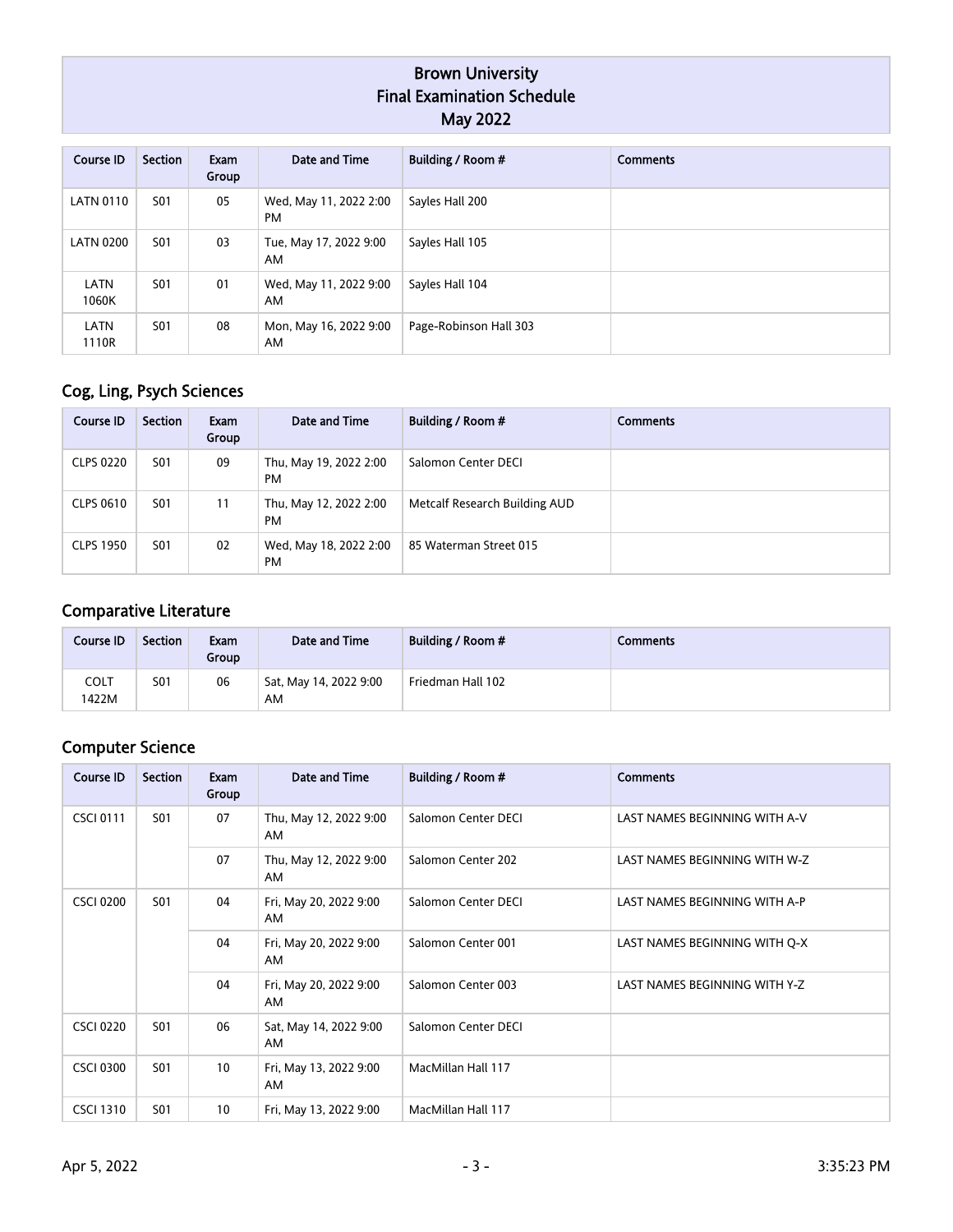| <b>Course ID</b>     | Section    | Exam<br>Group | Date and Time                       | Building / Room #                  | <b>Comments</b> |
|----------------------|------------|---------------|-------------------------------------|------------------------------------|-----------------|
|                      |            |               | AM                                  |                                    |                 |
| <b>CSCI 1380</b>     | <b>S01</b> | 09            | Thu, May 19, 2022 2:00<br><b>PM</b> | Salomon Center 001                 |                 |
| <b>CSCI 1440</b>     | <b>S01</b> | 10            | Fri, May 13, 2022 9:00<br>AM        | CIT Center (Thomas Watson CIT) 165 |                 |
| <b>CSCI 1470</b>     | <b>S01</b> | 05            | Wed, May 11, 2022 2:00<br><b>PM</b> | Sayles Hall AUD                    |                 |
| <b>CSCI 2440</b>     | S01        | 10            | Fri, May 13, 2022 9:00<br>AM        | CIT Center (Thomas Watson CIT) 165 |                 |
| <b>CSCI 2470</b>     | <b>S01</b> | 05            | Wed, May 11, 2022 2:00<br><b>PM</b> | Sayles Hall AUD                    |                 |
| <b>CSCI</b><br>29510 | <b>S01</b> | 15            | Wed, May 18, 2022 9:00<br>AM        | Friedman Hall 102                  |                 |
| <b>CSCI</b><br>29520 | <b>S01</b> | 09            | Thu, May 19, 2022 2:00<br><b>PM</b> | Barus & Holley 157                 |                 |

# Earth, Environ. & Planetary Sc

| <b>Course ID</b> | Section | Exam<br>Group | Date and Time                       | Building / Room #                   | <b>Comments</b> |
|------------------|---------|---------------|-------------------------------------|-------------------------------------|-----------------|
| <b>EEPS 0230</b> | S01     | 08            | Mon, May 16, 2022 9:00<br>AM        | Geo-Chemistry Building 039          |                 |
| <b>EEPS 0810</b> | S01     | 03            | Tue, May 17, 2022 9:00<br>AM.       | MacMillan Hall 115                  |                 |
| <b>EEPS 0850</b> | S01     | 09            | Thu, May 19, 2022 2:00<br><b>PM</b> | S. Frank Hall for Life Science MARC |                 |
| <b>EEPS 1370</b> | S01     | 01            | Wed, May 11, 2022 9:00<br>AM        | Geo-Chemistry Building 039          |                 |
| <b>EEPS 1510</b> | S01     | 08            | Mon, May 16, 2022 9:00<br>AM        | Sayles Hall 104                     |                 |

## East Asian Studies

| Course ID        | Section    | Exam<br>Group | Date and Time                       | <b>Building / Room #</b> | <b>Comments</b> |
|------------------|------------|---------------|-------------------------------------|--------------------------|-----------------|
| <b>EAST 0010</b> | <b>S01</b> | 08            | Mon, May 16, 2022 9:00<br>AM        | Barus & Holley 153       |                 |
| <b>KREA 0600</b> | <b>S01</b> | 05            | Wed, May 11, 2022 2:00<br><b>PM</b> | Sayles Hall 105          |                 |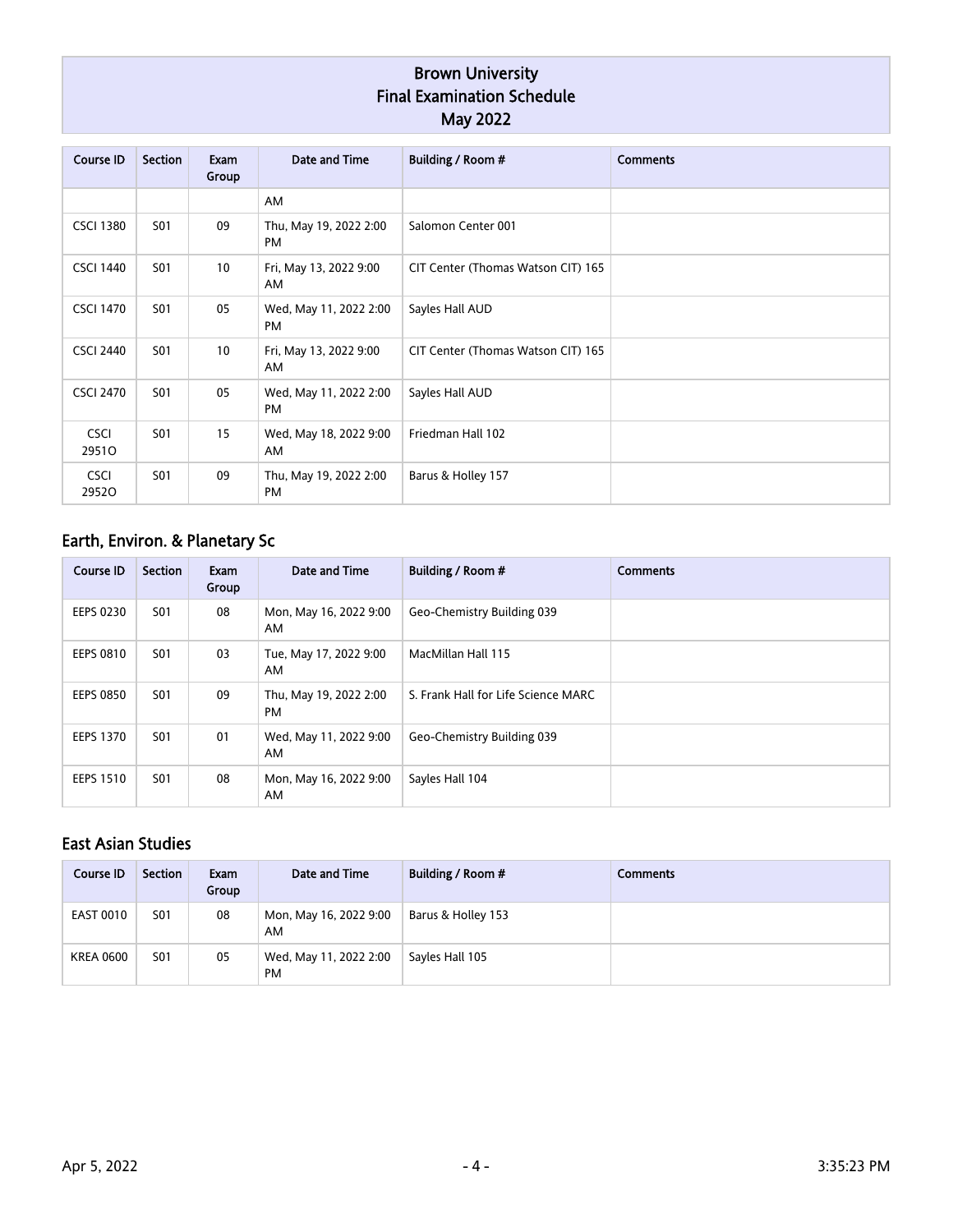#### Economics

| <b>Course ID</b> | <b>Section</b> | Exam<br>Group | Date and Time                | Building / Room #      | <b>Comments</b>               |
|------------------|----------------|---------------|------------------------------|------------------------|-------------------------------|
| <b>ECON 0110</b> | <b>S01</b>     | 02            | Wed, May 18, 2022 2:00<br>PM | Salomon Center DECI    |                               |
| <b>ECON 0170</b> | <b>S01</b>     | 03            | Tue, May 17, 2022 9:00<br>AM | MacMillan Hall 117     |                               |
| <b>ECON 0710</b> | <b>S01</b>     | 15            | Wed, May 18, 2022 9:00<br>AM | Alumnae Hall AUD       |                               |
|                  | S02            | 18            | Mon, May 16, 2022 2:00<br>PM | 85 Waterman Street 130 |                               |
| <b>ECON 1110</b> | <b>S01</b>     | 05            | Wed, May 11, 2022 2:00<br>PM | Salomon Center DECI    |                               |
|                  | S02            | 11            | Thu, May 12, 2022 2:00<br>PM | Friedman Hall 208      |                               |
| <b>ECON 1130</b> | <b>S01</b>     | 01            | Wed, May 11, 2022 9:00<br>AM | Salomon Center 001     |                               |
| <b>ECON 1170</b> | <b>S01</b>     | 02            | Wed, May 18, 2022 2:00<br>PM | Friedman Hall 108      |                               |
| <b>ECON 1210</b> | <b>S01</b>     | 14            | Fri, May 20, 2022 2:00<br>PM | Salomon Center DECI    |                               |
|                  | <b>S02</b>     | 14            | Fri, May 20, 2022 2:00<br>PM | Salomon Center DECI    |                               |
|                  | S03            | 09            | Thu, May 19, 2022 2:00<br>PM | Alumnae Hall AUD       |                               |
| <b>ECON 1350</b> | <b>S01</b>     | 07            | Thu, May 12, 2022 9:00<br>AM | Barus & Holley 166     |                               |
| <b>ECON 1410</b> | <b>S01</b>     | 02            | Wed, May 18, 2022 2:00<br>PM | Friedman Hall 208      |                               |
| <b>ECON 1420</b> | <b>S01</b>     | 08            | Mon, May 16, 2022 9:00<br>AM | 85 Waterman Street 130 |                               |
| <b>ECON 1440</b> | <b>S01</b>     | 10            | Fri, May 13, 2022 9:00<br>AM | Friedman Hall 108      |                               |
| <b>ECON 1470</b> | S01            | 11            | Thu, May 12, 2022 2:00<br>PM | Barus & Holley 158     |                               |
| <b>ECON 1620</b> | <b>S01</b>     | 09            | Thu, May 19, 2022 2:00<br>PM | 85 Waterman Street 130 | LAST NAMES BEGINNING WITH A-O |
|                  |                | 09            | Thu, May 19, 2022 2:00<br>PM | 85 Waterman Street 015 | LAST NAMES BEGINNING WITH P-Z |
| <b>ECON 1629</b> | <b>S01</b>     | 11            | Thu, May 12, 2022 2:00<br>PM | Alumnae Hall AUD       |                               |
|                  | <b>S02</b>     | 01            | Wed, May 11, 2022 9:00<br>AM | Friedman Hall 208      |                               |
| <b>ECON 1640</b> | <b>S01</b>     | 02            | Wed, May 18, 2022 2:00<br>PM | Sayles Hall 105        |                               |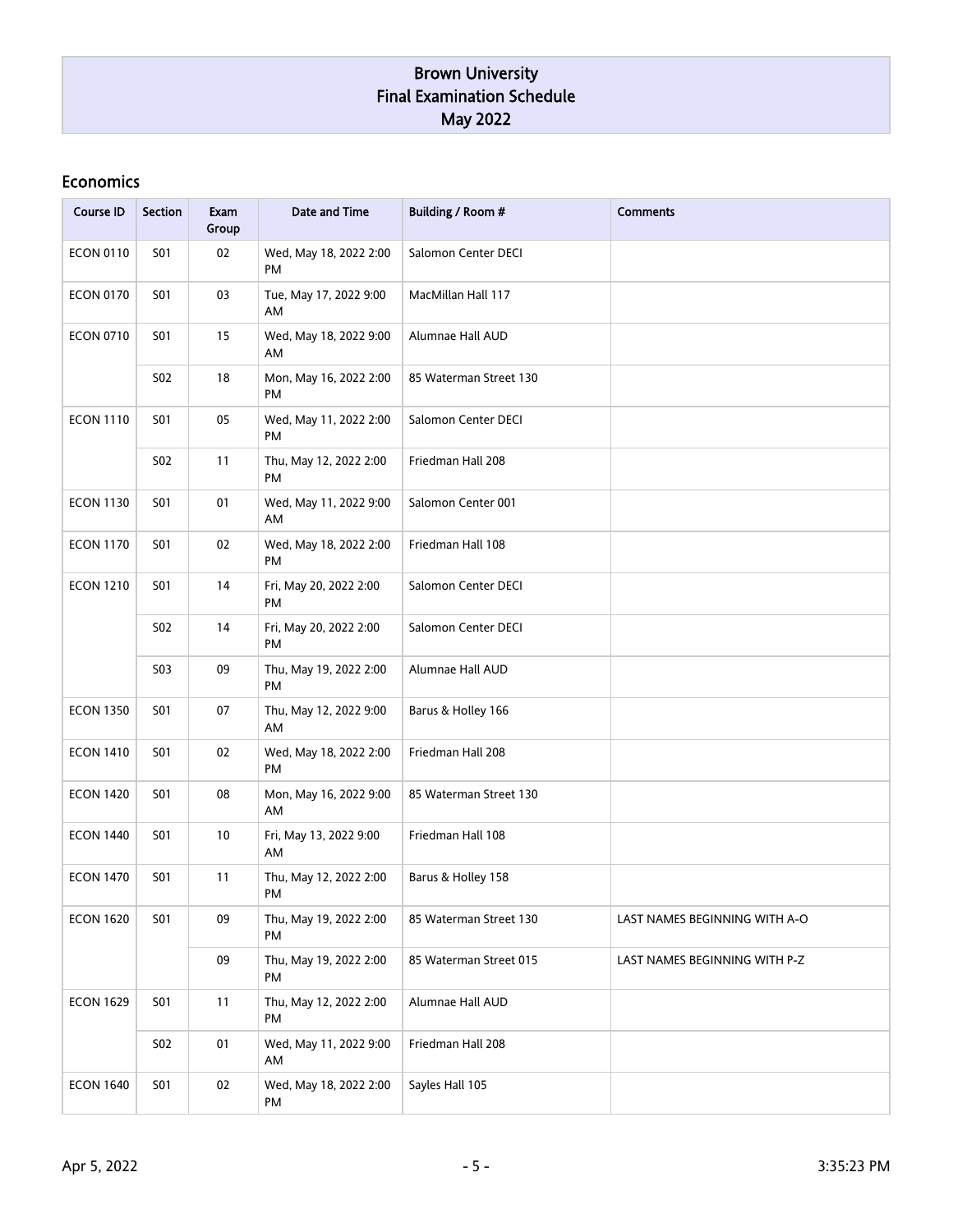| <b>Course ID</b> | Section          | Exam<br>Group | Date and Time                       | Building / Room #   | <b>Comments</b> |
|------------------|------------------|---------------|-------------------------------------|---------------------|-----------------|
| <b>ECON 1710</b> | S01              | 13            | Fri, May 13, 2022 2:00<br><b>PM</b> | Salomon Center DECI |                 |
|                  | S <sub>0</sub> 2 | 13            | Fri, May 13, 2022 2:00<br><b>PM</b> | Salomon Center DECI |                 |
| <b>ECON 2020</b> | S01              | 09            | Thu, May 19, 2022 2:00<br><b>PM</b> | Friedman Hall 201   |                 |
| <b>ECON 2040</b> | S01              | 06            | Sat, May 14, 2022 9:00<br>AM        | Salomon Center 202  |                 |
| <b>ECON 2060</b> | <b>S01</b>       | 08            | Mon, May 16, 2022 9:00<br>AM        | Friedman Hall 101   |                 |
| <b>ECON 2080</b> | S01              | 04            | Fri, May 20, 2022 9:00<br>AM        | Friedman Hall 208   |                 |

# Engineering

| <b>Course ID</b>     | <b>Section</b> | Exam<br>Group | Date and Time                       | Building / Room #             | <b>Comments</b> |
|----------------------|----------------|---------------|-------------------------------------|-------------------------------|-----------------|
| <b>ENGN 0020</b>     | <b>S01</b>     | 04            | Fri, May 20, 2022 9:00<br>AM        | MacMillan Hall 117            |                 |
| <b>ENGN 0150</b>     | <b>S01</b>     | 05            | Wed, May 11, 2022 2:00<br><b>PM</b> | Barus & Holley 165            |                 |
| <b>ENGN 0520</b>     | <b>S01</b>     | 03            | Tue, May 17, 2022 9:00<br>AM        | Barus & Holley 166            |                 |
| <b>ENGN 0720</b>     | <b>S01</b>     | 09            | Thu, May 19, 2022 2:00<br>PM        | Metcalf Research Building AUD |                 |
| <b>ENGN 0900</b>     | <b>S01</b>     | 08            | Mon, May 16, 2022 9:00<br>AM        | Barus & Holley 166            |                 |
| <b>ENGN</b><br>0930A | <b>S01</b>     | 01            | Wed, May 11, 2022 9:00<br>AM        | Barus & Holley 166            |                 |
| <b>ENGN</b><br>0930C | <b>S01</b>     | 04            | Fri, May 20, 2022 9:00<br>AM        | Barus & Holley 163            |                 |
| <b>ENGN 1010</b>     | <b>S02</b>     | 10            | Fri, May 13, 2022 9:00<br>AM        | Barus & Holley 168            |                 |
| <b>ENGN 1110</b>     | <b>S01</b>     | 06            | Sat, May 14, 2022 9:00<br>AM        | Barus & Holley 168            |                 |
| <b>ENGN 1140</b>     | <b>S01</b>     | 18            | Mon, May 16, 2022 2:00<br>PM        | Barus & Holley 160            |                 |
| <b>ENGN 1210</b>     | <b>S01</b>     | 11            | Thu, May 12, 2022 2:00<br><b>PM</b> | Barus & Holley 168            |                 |
| <b>ENGN 1340</b>     | <b>S01</b>     | 10            | Fri, May 13, 2022 9:00<br>AM        | Barus & Holley 141            |                 |
| <b>ENGN 1420</b>     | <b>S01</b>     | 09            | Thu, May 19, 2022 2:00<br><b>PM</b> | Barus & Holley 160            |                 |
| <b>ENGN 1480</b>     | <b>S01</b>     | 01            | Wed, May 11, 2022 9:00<br>AM        | Barus & Holley 155            |                 |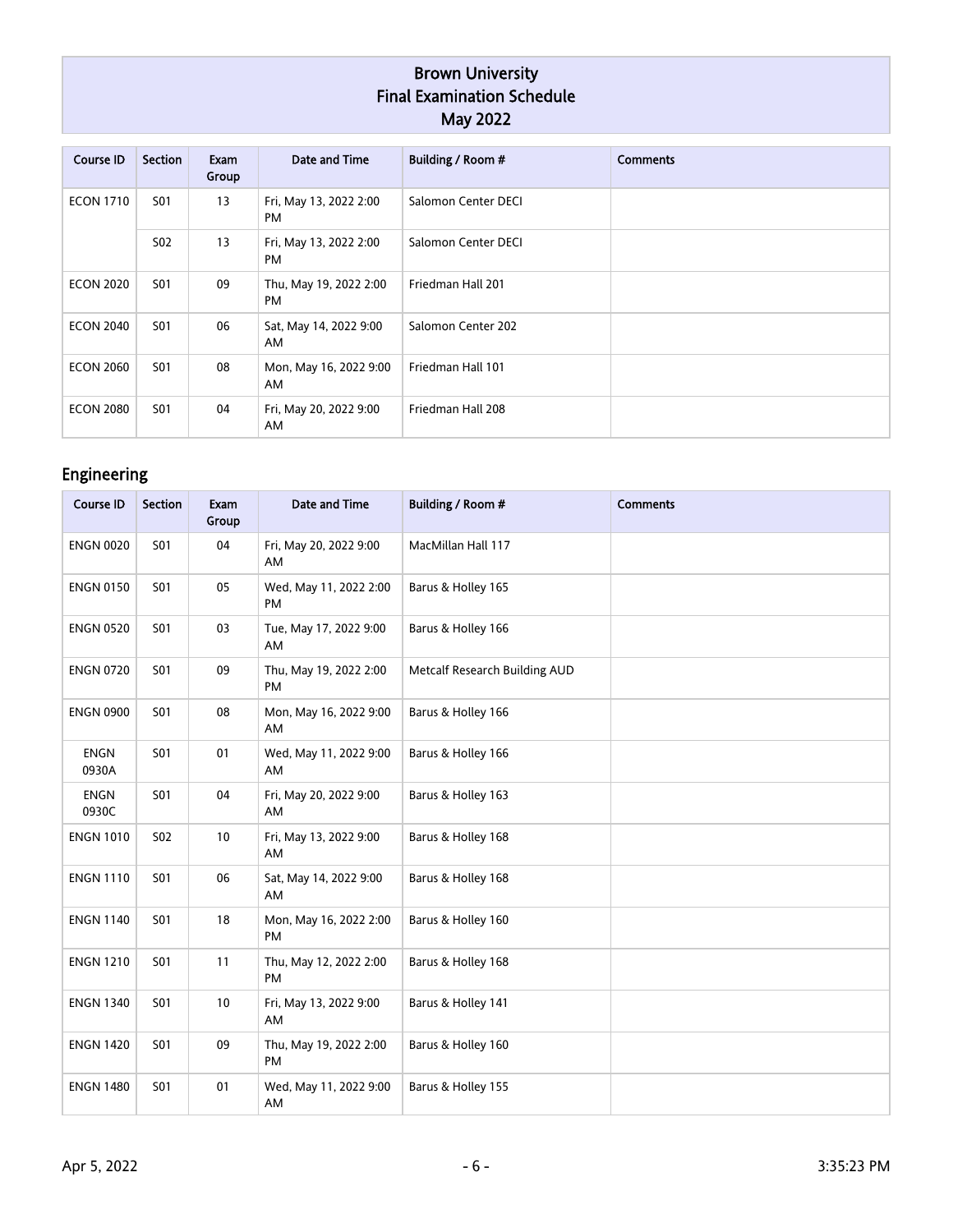| <b>Course ID</b>     | <b>Section</b> | Exam<br>Group | <b>Date and Time</b>                | Building / Room #  | <b>Comments</b> |
|----------------------|----------------|---------------|-------------------------------------|--------------------|-----------------|
| <b>ENGN 1510</b>     | <b>S01</b>     | 08            | Mon, May 16, 2022 9:00<br>AM        | Barus & Holley 161 |                 |
| <b>ENGN 1520</b>     | <b>S01</b>     | 01            | Wed, May 11, 2022 9:00<br>AM        | Barus & Holley 165 |                 |
| <b>ENGN 1560</b>     | <b>S01</b>     | 05            | Wed, May 11, 2022 2:00<br>PM        | Barus & Holley 160 |                 |
| <b>ENGN 1620</b>     | <b>S01</b>     | 07            | Thu, May 12, 2022 9:00<br>AM        | Barus & Holley 168 |                 |
| <b>ENGN 1640</b>     | <b>S01</b>     | 08            | Mon, May 16, 2022 9:00<br>AM        | Barus & Holley 158 |                 |
| <b>ENGN 1710</b>     | <b>S01</b>     | 09            | Thu, May 19, 2022 2:00<br>PM        | Barus & Holley 168 |                 |
| <b>ENGN 1735</b>     | <b>S01</b>     | 01            | Wed, May 11, 2022 9:00<br>AM        | Barus & Holley 168 |                 |
| <b>ENGN 1760</b>     | <b>S01</b>     | 02            | Wed, May 18, 2022 2:00<br>PM        | Barus & Holley 168 |                 |
| <b>ENGN</b><br>1930U | <b>S01</b>     | 11            | Thu, May 12, 2022 2:00<br>PM        | Barus & Holley 157 |                 |
| <b>ENGN 2160</b>     | <b>S01</b>     | 13            | Fri, May 13, 2022 2:00<br>PM        | Barus & Holley 166 |                 |
|                      | S02            | 13            | Fri, May 13, 2022 2:00<br><b>PM</b> | Barus & Holley 166 |                 |
| <b>ENGN 2220</b>     | <b>S01</b>     | 03            | Tue, May 17, 2022 9:00<br>AM        | Barus & Holley 160 |                 |
| <b>ENGN 2290</b>     | <b>S01</b>     | 07            | Thu, May 12, 2022 9:00<br>AM        | Barus & Holley 160 |                 |
| <b>ENGN 2400</b>     | <b>S01</b>     | 03            | Tue, May 17, 2022 9:00<br>AM        | Barus & Holley 155 |                 |
| <b>ENGN 2420</b>     | <b>S01</b>     | 02            | Wed, May 18, 2022 2:00<br><b>PM</b> | Barus & Holley 155 |                 |
| <b>ENGN 2520</b>     | <b>S01</b>     | 09            | Thu, May 19, 2022 2:00<br>PM        | Barus & Holley 141 |                 |
| <b>ENGN 2610</b>     | <b>S01</b>     | 10            | Fri, May 13, 2022 9:00<br>AM        | Barus & Holley 160 |                 |
| <b>ENGN 2620</b>     | <b>S01</b>     | 07            | Thu, May 12, 2022 9:00<br>AM        | Barus & Holley 165 |                 |
| <b>ENGN 2735</b>     | <b>S01</b>     | 01            | Wed, May 11, 2022 9:00<br>AM        | Barus & Holley 168 |                 |
| ENGN<br>2910G        | <b>S01</b>     | 15            | Wed, May 18, 2022 9:00<br>AM        | Barus & Holley 160 |                 |
| <b>ENGN 2930</b>     | <b>S01</b>     | 13            | Fri, May 13, 2022 2:00<br>PM        | Barus & Holley 160 |                 |
| <b>UNIV 0123</b>     | <b>S01</b>     | 13            | Fri, May 13, 2022 2:00<br>PM        | Friedman Hall 102  |                 |
|                      |                | 13            | Fri, May 13, 2022 2:00              | Friedman Hall 108  |                 |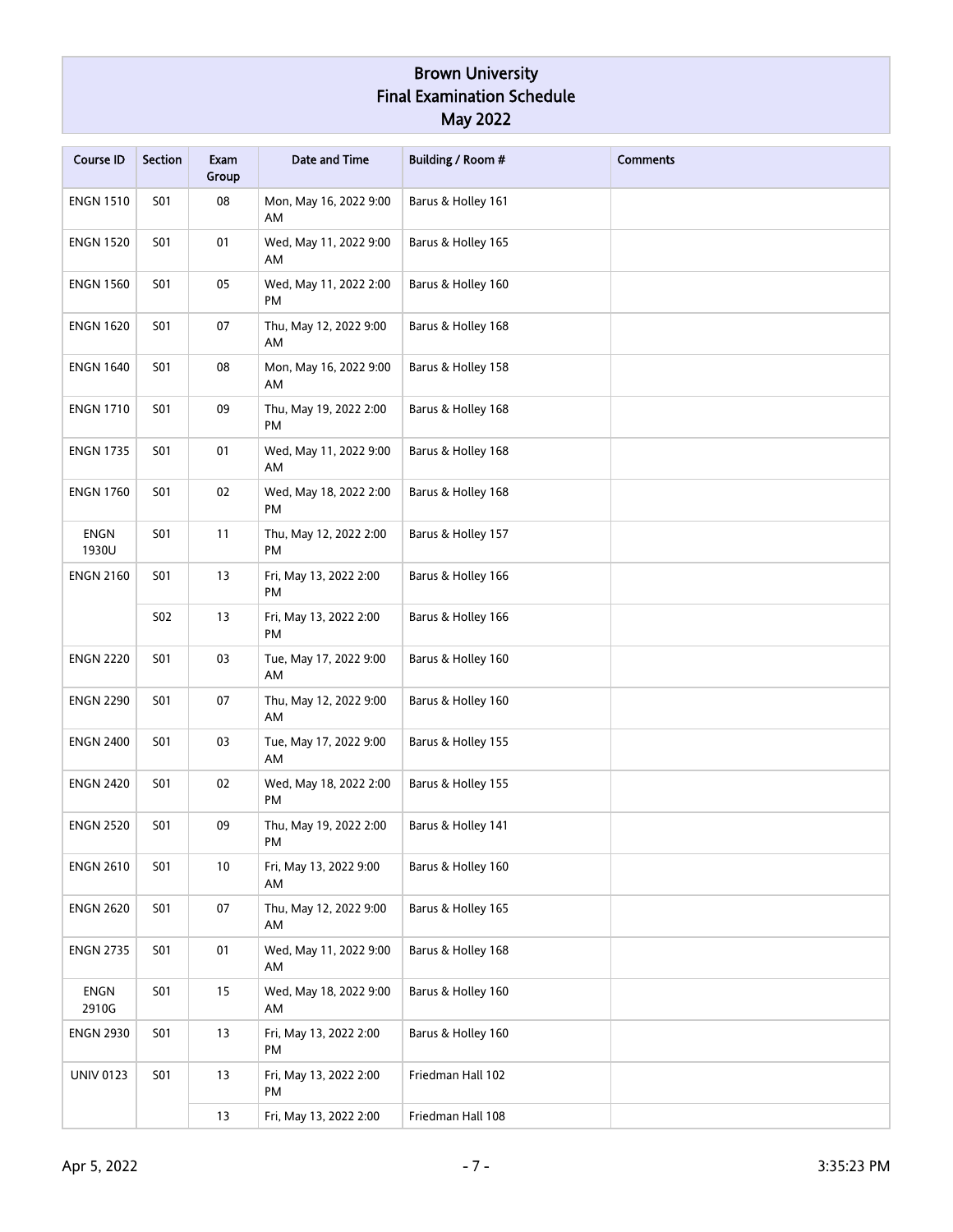| Course ID        | <b>Section</b> | Exam<br>Group | Date and Time | Building / Room # | <b>Comments</b> |
|------------------|----------------|---------------|---------------|-------------------|-----------------|
| <b>UNIV 0123</b> | <b>S01</b>     |               | PM            |                   |                 |

## History

| Course ID                          | Section    | Exam<br>Group | Date and Time                       | Building / Room #            | <b>Comments</b>               |                               |
|------------------------------------|------------|---------------|-------------------------------------|------------------------------|-------------------------------|-------------------------------|
| <b>HIST</b><br>0150D               | S01        | 05            | Wed, May 11, 2022 2:00<br><b>PM</b> | MacMillan Hall 115           |                               |                               |
| <b>HIST</b><br><b>S01</b><br>0150G |            |               | 06                                  | Sat, May 14, 2022 9:00<br>AM | MacMillan Hall 117            | LAST NAMES BEGINNING WITH A-P |
|                                    |            | 06            | Sat, May 14, 2022 9:00<br>AM        | MacMillan Hall 115           | LAST NAMES BEGINNING WITH Q-Z |                               |
| <b>HIST 1800</b>                   | <b>S01</b> | 08            | Mon, May 16, 2022 9:00<br>AM        | Sayles Hall 105              |                               |                               |

# History of Art and Architectur

| Course ID        | <b>Section</b>  | Exam<br>Group | Date and Time                | Building / Room #   | Comments |
|------------------|-----------------|---------------|------------------------------|---------------------|----------|
| <b>HIAA 0820</b> | S <sub>01</sub> |               | Thu, May 12, 2022 2:00<br>PM | List Art Center 120 |          |

## Inst. Brown for Env. and Soc.

| Course ID        | <b>Section</b> | Exam<br>Group | Date and Time                | Building / Room #  | Comments |
|------------------|----------------|---------------|------------------------------|--------------------|----------|
| <b>ENVS 1350</b> | <b>S01</b>     | 07            | Thu, May 12, 2022 9:00<br>AM | Barus & Holley 166 |          |

## Mathematics

| Course ID           | <b>Section</b>   | Exam<br>Group | Date and Time                       | Building / Room #   | <b>Comments</b> |
|---------------------|------------------|---------------|-------------------------------------|---------------------|-----------------|
| <b>MATH</b><br>0100 | <b>S01</b>       | 12            | Thu, May 19, 2022 9:00<br>AM        | Salomon Center DECI |                 |
|                     | S <sub>0</sub> 2 | 12            | Thu, May 19, 2022 9:00<br>AM        | Salomon Center DECI |                 |
|                     | S <sub>0</sub> 3 | 12            | Thu, May 19, 2022 9:00<br>AM.       | Salomon Center DECI |                 |
|                     | <b>S04</b>       | 12            | Thu, May 19, 2022 9:00<br>AM        | Salomon Center DECI |                 |
| <b>MATH</b><br>0180 | S01              | 16            | Tue, May 17, 2022 2:00<br>PM        | Barus & Holley 166  |                 |
|                     | <b>S02</b>       | 16            | Tue, May 17, 2022 2:00<br><b>PM</b> | Barus & Holley 166  |                 |
|                     | <b>S03</b>       | 16            | Tue, May 17, 2022 2:00<br><b>PM</b> | Barus & Holley 166  |                 |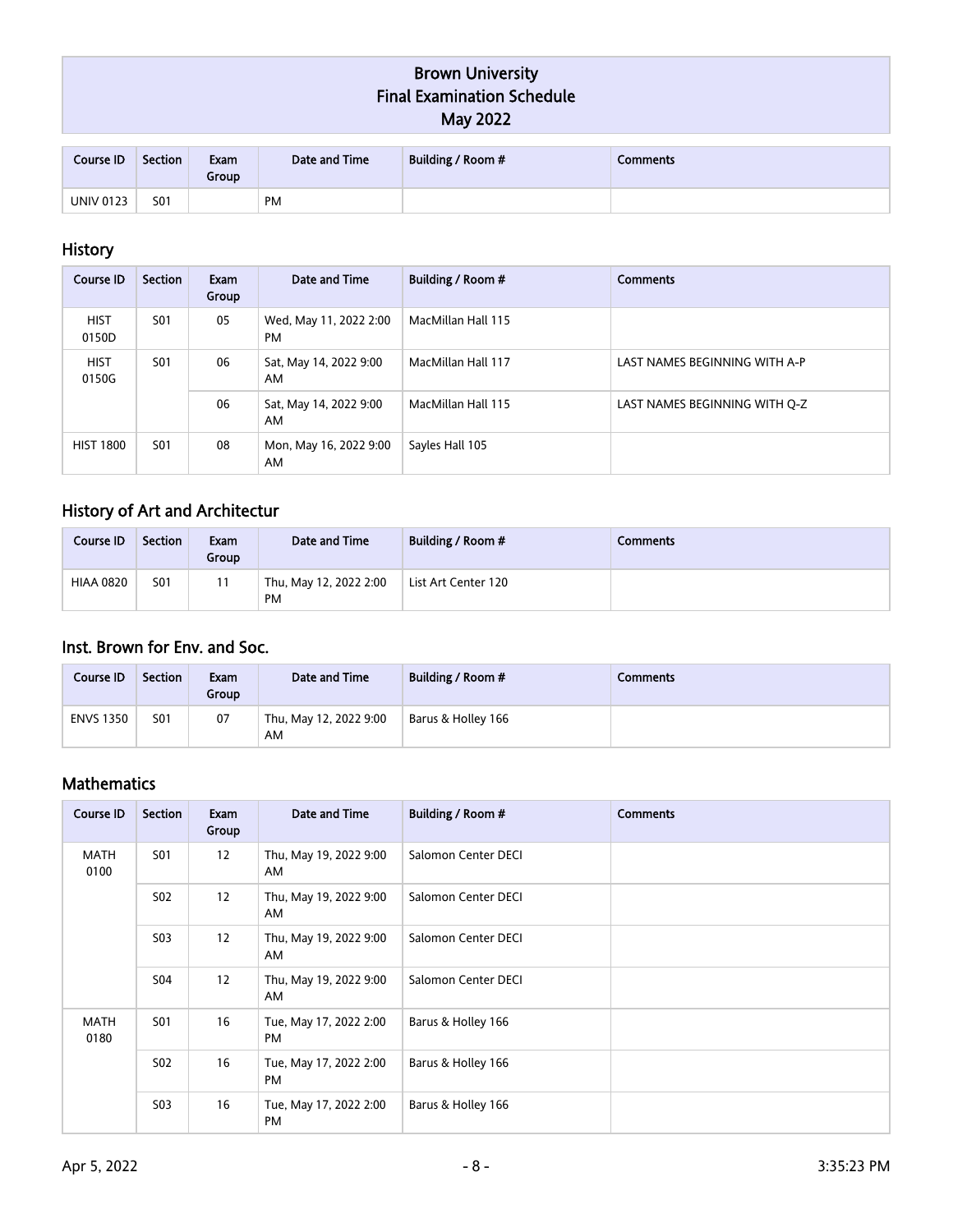| <b>Course ID</b>    | Section    | Exam<br>Group | Date and Time                | Building / Room #       | <b>Comments</b> |
|---------------------|------------|---------------|------------------------------|-------------------------|-----------------|
| <b>MATH</b><br>0540 | <b>S01</b> | 11            | Thu, May 12, 2022 2:00<br>PM | Kassar House FOX        |                 |
| <b>MATH</b><br>1010 | <b>S01</b> | 08            | Mon, May 16, 2022 9:00<br>AM | <b>Kassar House FOX</b> |                 |
| <b>MATH</b><br>1120 | <b>S01</b> | 09            | Thu, May 19, 2022 2:00<br>PM | Barus & Holley 161      |                 |
| <b>MATH</b><br>1230 | <b>S01</b> | 11            | Thu, May 12, 2022 2:00<br>PM | 85 Waterman Street 015  |                 |
| <b>MATH</b><br>1530 | <b>S01</b> | 04            | Fri, May 20, 2022 9:00<br>AM | Barus & Holley 168      |                 |
| <b>MATH</b><br>1540 | <b>S01</b> | 09            | Thu, May 19, 2022 2:00<br>PM | Barus & Holley 153      |                 |
| <b>MATH</b><br>1560 | <b>S01</b> | 08            | Mon, May 16, 2022 9:00<br>AM | Friedman Hall 102       |                 |
| <b>MATH</b><br>1580 | <b>S01</b> | 07            | Thu, May 12, 2022 9:00<br>AM | Kassar House FOX        |                 |
| <b>MATH</b><br>2010 | <b>S01</b> | 01            | Wed, May 11, 2022 9:00<br>AM | Barus & Holley 160      |                 |
| <b>MATH</b><br>2220 | <b>S01</b> | 07            | Thu, May 12, 2022 9:00<br>AM | Barus & Holley 157      |                 |

## Middle East Studies

| Course ID       | <b>Section</b> | Exam<br>Group | Date and Time                | Building / Room # | Comments |
|-----------------|----------------|---------------|------------------------------|-------------------|----------|
| <b>MES 0100</b> | <b>S01</b>     | 03            | Tue, May 17, 2022 9:00<br>AM | Friedman Hall 108 |          |

# Modern Culture and Media

| <b>Course ID</b> | <b>Section</b> | Exam<br>Group | Date and Time                       | Building / Room # | Comments |
|------------------|----------------|---------------|-------------------------------------|-------------------|----------|
| <b>MCM 0240</b>  | <b>S01</b>     | 11            | Thu, May 12, 2022 2:00<br><b>PM</b> | Friedman Hall 102 |          |

## Music

| Course ID           | <b>Section</b> | Exam<br>Group | Date and Time                | Building / Room #      | Comments |
|---------------------|----------------|---------------|------------------------------|------------------------|----------|
| <b>MUSC</b><br>0070 | <b>S01</b>     | 04            | Fri, May 20, 2022 9:00<br>AM | 85 Waterman Street 015 |          |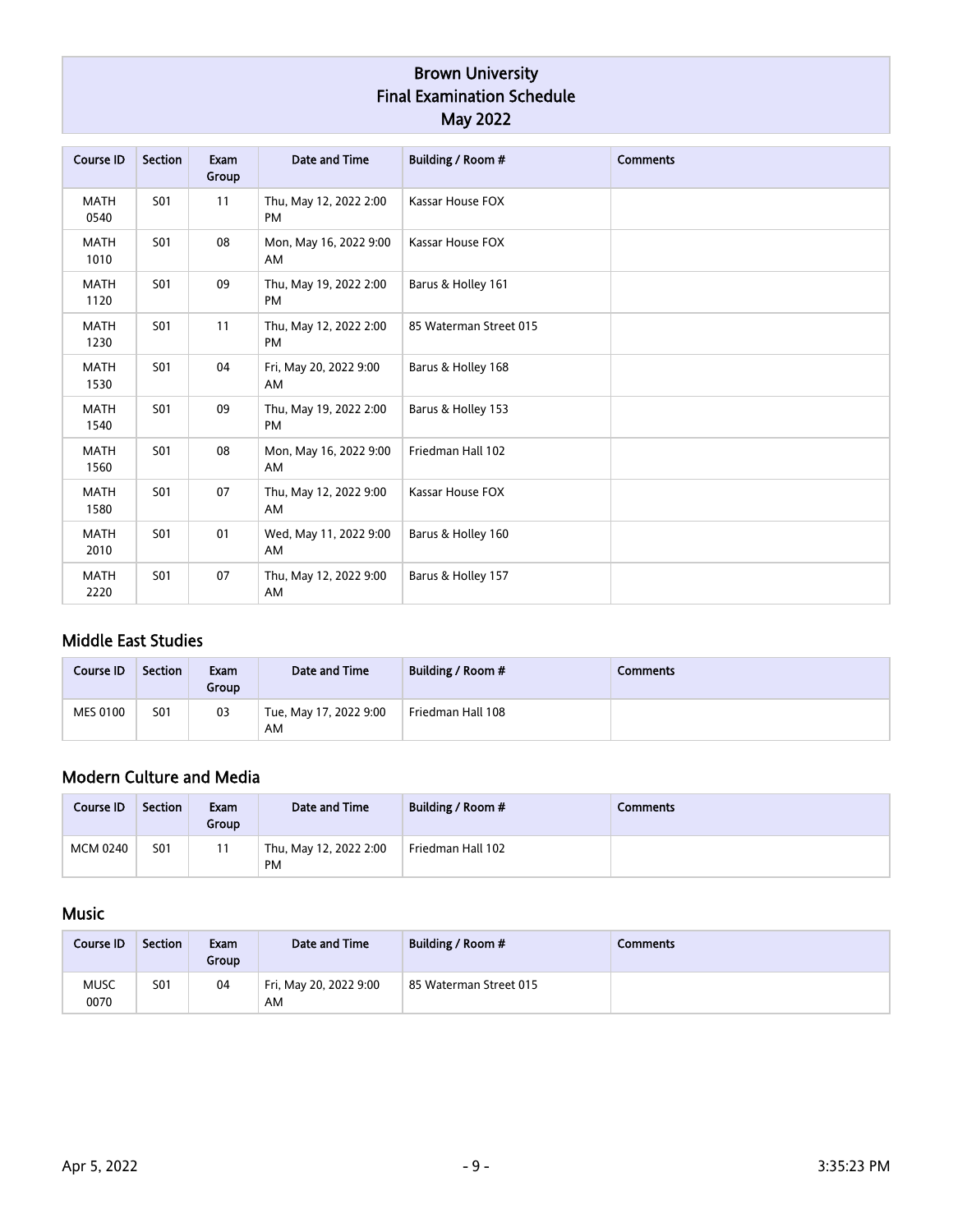### Neuroscience

| Course ID        | Section    | Exam<br>Group | Date and Time                | Building / Room #            | <b>Comments</b>               |                               |
|------------------|------------|---------------|------------------------------|------------------------------|-------------------------------|-------------------------------|
| <b>NEUR 0650</b> | <b>S01</b> | 06            | Sat, May 14, 2022 9:00<br>AM | Sayles Hall AUD              | LAST NAMES BEGINNING WITH A-Q |                               |
|                  |            |               | 06                           | Sat, May 14, 2022 9:00<br>AM | Salomon Center 001            | LAST NAMES BEGINNING WITH R-Z |
| <b>NEUR 1020</b> | <b>S01</b> | 01            | Wed, May 11, 2022 9:00<br>AM | MacMillan Hall 117           |                               |                               |

## Philosophy

| <b>Course ID</b> | <b>Section</b> | Exam<br>Group | Date and Time                | Building / Room # | Comments |
|------------------|----------------|---------------|------------------------------|-------------------|----------|
| <b>PHIL 1360</b> | <b>S01</b>     | 07            | Thu, May 12, 2022 9:00<br>AM | Friedman Hall 108 |          |
| <b>PHIL 1610</b> | <b>S01</b>     | 01            | Wed, May 11, 2022 9:00<br>AM | Friedman Hall 108 |          |

# Physics

| <b>Course ID</b> | <b>Section</b> | Exam<br>Group | Date and Time                       | Building / Room #   | <b>Comments</b> |
|------------------|----------------|---------------|-------------------------------------|---------------------|-----------------|
| <b>PHYS 0030</b> | <b>S01</b>     | 06            | Sat, May 14, 2022 9:00<br>AM        | Barus & Holley 166  |                 |
| <b>PHYS 0040</b> | <b>S01</b>     | 18            | Mon, May 16, 2022 2:00<br><b>PM</b> | Salomon Center DECI |                 |
|                  | <b>S02</b>     | 18            | Mon, May 16, 2022 2:00<br><b>PM</b> | Salomon Center DECI |                 |
| <b>PHYS 0060</b> | <b>S01</b>     | 02            | Wed, May 18, 2022 2:00<br>PM        | Barus & Holley 158  |                 |
| <b>PHYS 0500</b> | <b>S01</b>     | 18            | Mon, May 16, 2022 2:00<br>PM        | Barus & Holley 168  |                 |
| <b>PHYS 1610</b> | <b>S01</b>     | 11            | Thu, May 12, 2022 2:00<br><b>PM</b> | Barus & Holley 141  |                 |
| <b>PHYS 2040</b> | <b>S01</b>     | 09            | Thu, May 19, 2022 2:00<br><b>PM</b> | Barus & Holley 166  |                 |
| <b>PHYS 2140</b> | <b>S01</b>     | 08            | Mon, May 16, 2022 9:00<br>AM        | Barus & Holley 168  |                 |
| <b>PHYS 2630</b> | <b>S01</b>     | 11            | Thu, May 12, 2022 2:00<br><b>PM</b> | Barus & Holley 141  |                 |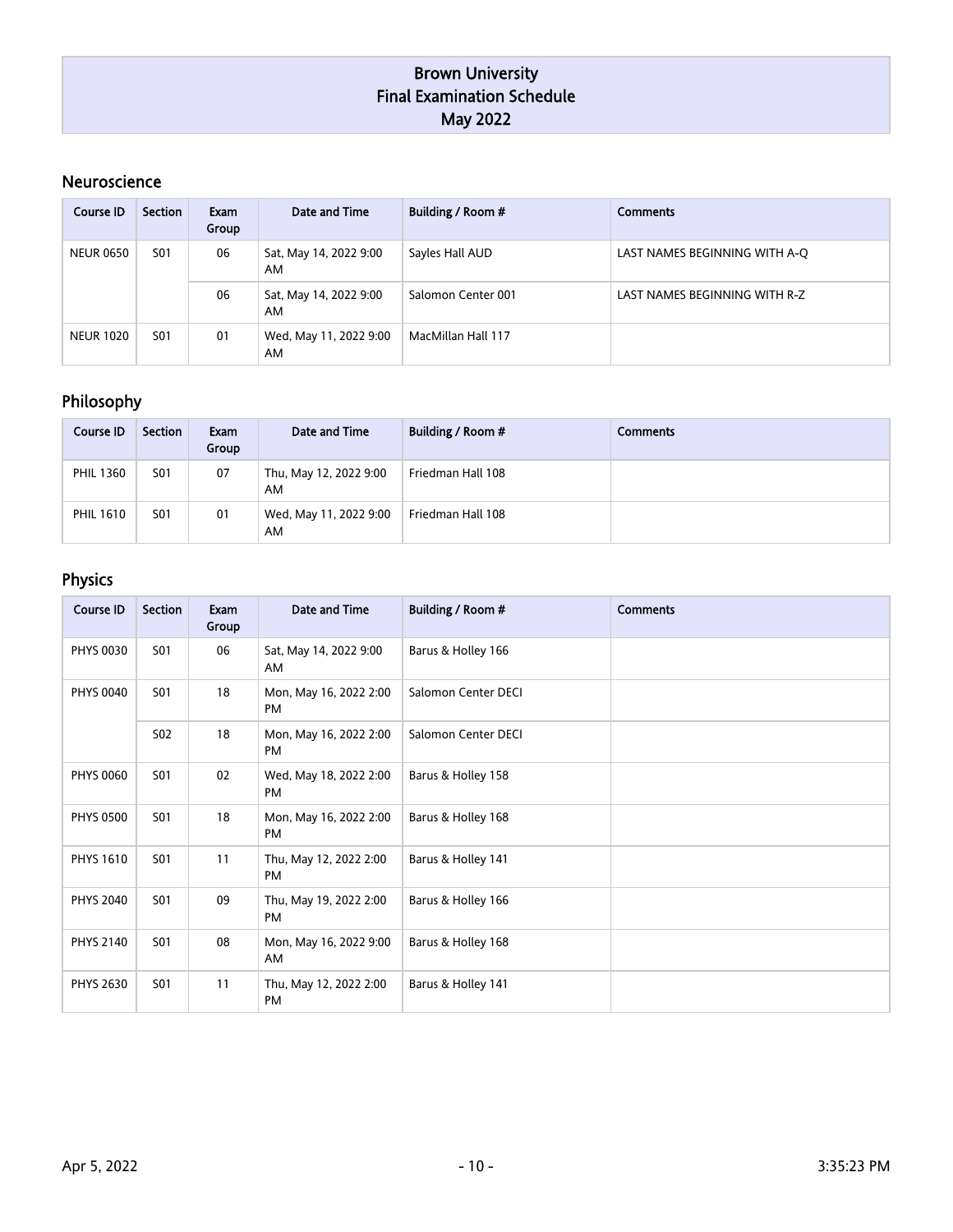### Political Science

| Course ID            | <b>Section</b> | Exam<br>Group | Date and Time                       | Building / Room #  | <b>Comments</b> |
|----------------------|----------------|---------------|-------------------------------------|--------------------|-----------------|
| <b>POLS 1170</b>     | S01            | 05            | Wed, May 11, 2022 2:00<br><b>PM</b> | Salomon Center 203 |                 |
| <b>POLS 1225</b>     | <b>S01</b>     | 11            | Thu, May 12, 2022 2:00<br><b>PM</b> | MacMillan Hall 117 |                 |
| <b>POLS 1280</b>     | S01            | 03            | Tue, May 17, 2022 9:00<br>AM        | Friedman Hall 208  |                 |
| <b>POLS 1310</b>     | <b>S01</b>     | 06            | Sat, May 14, 2022 9:00<br>AM        | Friedman Hall 202  |                 |
| <b>POLS 1440</b>     | S01            | 06            | Sat, May 14, 2022 9:00<br>AM        | Friedman Hall 108  |                 |
| <b>POLS</b><br>1822U | S01            | 13            | Fri, May 13, 2022 2:00<br><b>PM</b> | Barus & Holley 163 |                 |

## Public Health

| <b>Course ID</b> | <b>Section</b>  | Exam<br>Group | Date and Time                       | Building / Room #         | <b>Comments</b>    |
|------------------|-----------------|---------------|-------------------------------------|---------------------------|--------------------|
| PHP 0200         | <b>S01</b>      | 03            | Tue, May 17, 2022 9:00<br>AM        | Page-Robinson Hall 503    |                    |
| PHP 0330         | S <sub>01</sub> | 01            | Wed, May 11, 2022 9:00<br>AM        | Sayles Hall AUD           |                    |
| PHP 0400         | <b>S01</b>      | 16            | Tue, May 17, 2022 2:00<br>PM        | Smith-Buonanno Hall G01   |                    |
| <b>PHP 0700</b>  | <b>S01</b>      | 11            | Thu, May 12, 2022 2:00<br><b>PM</b> | Friedman Hall 202         |                    |
| <b>PHP 1550</b>  | <b>S01</b>      | 17            | Sat, May 14, 2022 2:00<br><b>PM</b> | 121 South Main Street 331 |                    |
| PHP 2130         | <b>S01</b>      | 02            | Wed, May 18, 2022 2:00<br>PM        | 121 South Main Street 241 |                    |
| PHP 2180         | <b>S01</b>      | 11            | Thu, May 12, 2022 2:00<br>PM        | Course offered online OL  | <b>ONLINE EXAM</b> |
| PHP 2380         | <b>S01</b>      | 13            | Fri, May 13, 2022 2:00<br>PM        | 121 South Main Street 331 |                    |
| <b>PHP 2508</b>  | <b>S01</b>      | 08            | Mon, May 16, 2022 9:00<br>AM        | 121 South Main Street 245 |                    |
| <b>PHP 2580</b>  | <b>S01</b>      | 03            | Tue, May 17, 2022 9:00<br>AM        | 121 South Main Street 331 |                    |
| PHP 2602         | <b>S01</b>      | 11            | Thu, May 12, 2022 2:00<br>PM        | 121 South Main Street 241 |                    |

## Sociology